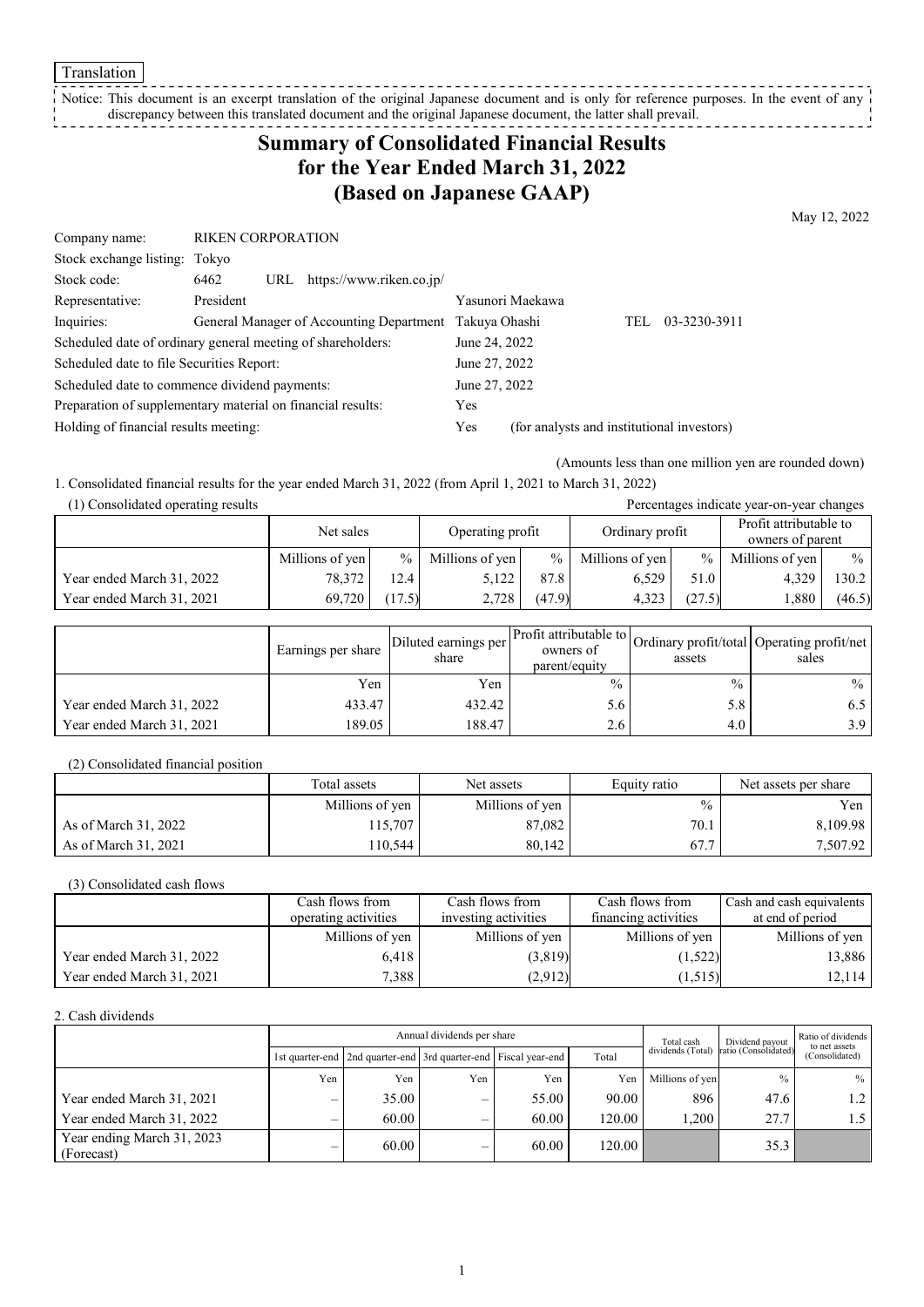3. Forecast of consolidated financial results for the year ending March 31, 2023 (from April 1, 2022 to March 31, 2023)

| Percentages indicate year-on-year changes |                                                  |     |                     |       |                     |       |                                            |               |                    |
|-------------------------------------------|--------------------------------------------------|-----|---------------------|-------|---------------------|-------|--------------------------------------------|---------------|--------------------|
|                                           | Ordinary profit<br>Net sales<br>Operating profit |     |                     |       |                     |       | Profit attributable to<br>owners of parent |               | Earnings per share |
|                                           | Millions of yen                                  |     | $%$ Millions of yen |       | $%$ Millions of yen |       | $%$ Millions of yen                        | $\frac{0}{0}$ | Yen                |
| Full year                                 | 82,000                                           | 4.6 | 5.000               | (2.4) | 6.100               | (6.6) | 3.400                                      | (21.5)        | 340.39             |

No

#### 4. Notes

(1) Changes in significant subsidiaries during the year ended March 31, 2022

(changes in specified subsidiaries resulting in the change in scope of consolidation):

(2) Changes in accounting policies, changes in accounting estimates, and restatement of prior period financial statements Changes in accounting policies due to revisions to accounting standards and other regulations: Yes Changes in accounting policies due to other reasons: No Changes in accounting estimates: No Restatement of prior period financial statements: No

#### (3) Number of issued shares (common shares)

Total number of issued shares at the end of the period (including treasury shares)

|                                                    | As of March 31, 2022                       |  |  | 10,648,466 shares   As of March 31, 2021     |  | 10,648,466 shares |  |  |  |
|----------------------------------------------------|--------------------------------------------|--|--|----------------------------------------------|--|-------------------|--|--|--|
| Number of treasury shares at the end of the period |                                            |  |  |                                              |  |                   |  |  |  |
|                                                    | As of March 31, 2022                       |  |  | 645,730 shares   As of March 31, 2021        |  | $685,072$ shares  |  |  |  |
|                                                    | Average number of shares during the period |  |  |                                              |  |                   |  |  |  |
|                                                    | Year ended March 31, 2022                  |  |  | 9,988,492 shares   Year ended March 31, 2021 |  | 9,948,091 shares  |  |  |  |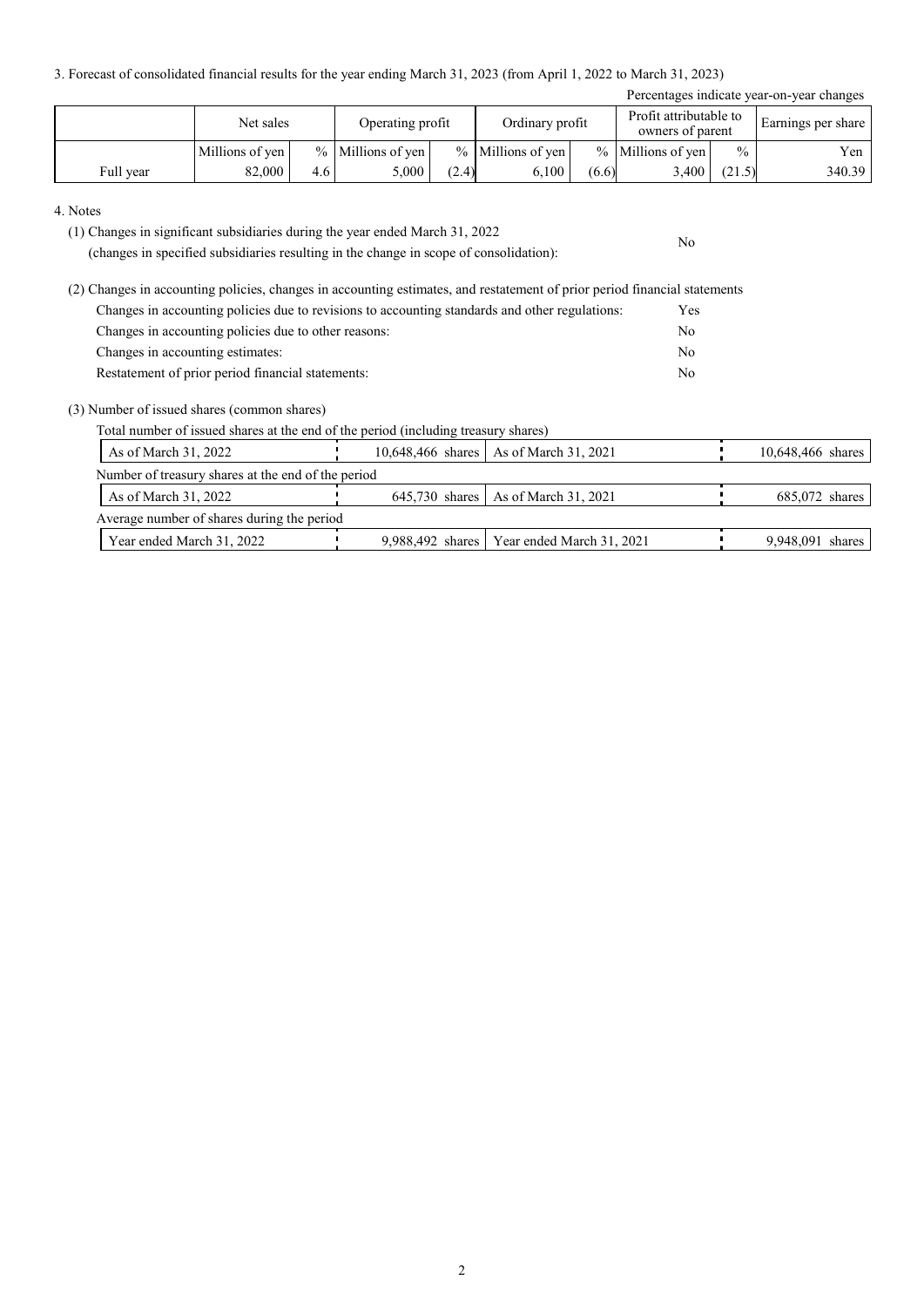# **Consolidated financial statements**

**Consolidated balance sheets**

|                                                            |                      | (Millions of yen)    |
|------------------------------------------------------------|----------------------|----------------------|
|                                                            | As of March 31, 2021 | As of March 31, 2022 |
| Assets                                                     |                      |                      |
| Current assets                                             |                      |                      |
| Cash and deposits                                          | 12,612               | 16,209               |
| Notes and accounts receivable - trade                      | 20,396               |                      |
| Notes and accounts receivable - trade, and contract assets |                      | 19,830               |
| Merchandise and finished goods                             | 8,667                | 9,927                |
| Work in process                                            | 3,595                | 3,342                |
| Raw materials and supplies                                 | 2,398                | 3,277                |
| Other                                                      | 1,135                | 1,077                |
| Allowance for doubtful accounts                            | (38)                 | (37)                 |
| Total current assets                                       | 48,766               | 53,627               |
| Non-current assets                                         |                      |                      |
| Property, plant and equipment                              |                      |                      |
| Buildings and structures, net                              | 10,770               | 10,518               |
| Machinery, equipment and vehicles, net                     | 12,152               | 11,782               |
| Land                                                       | 2,634                | 2,592                |
| Construction in progress                                   | 1,885                | 1,233                |
| Other, net                                                 | 1,231                | 1,056                |
| Total property, plant and equipment                        | 28,674               | 27,184               |
| Intangible assets                                          |                      |                      |
| Leased assets                                              | 2,461                | 2,057                |
| Other                                                      | 552                  | 485                  |
| Total intangible assets                                    | 3,014                | 2,542                |
| Investments and other assets                               |                      |                      |
| Investment securities                                      | 21,954               | 23,957               |
| Deferred tax assets                                        | 1,297                | 1,271                |
| Retirement benefit asset                                   | 5,766                | 5,930                |
| Insurance funds                                            | 58                   | 58                   |
| Other                                                      | 1,043                | 1,164                |
| Allowance for doubtful accounts                            | (30)                 | (29)                 |
| Total investments and other assets                         | 30,089               | 32,353               |
| Total non-current assets                                   | 61,778               | 62,080               |
| Total assets                                               | 110,544              | 115,707              |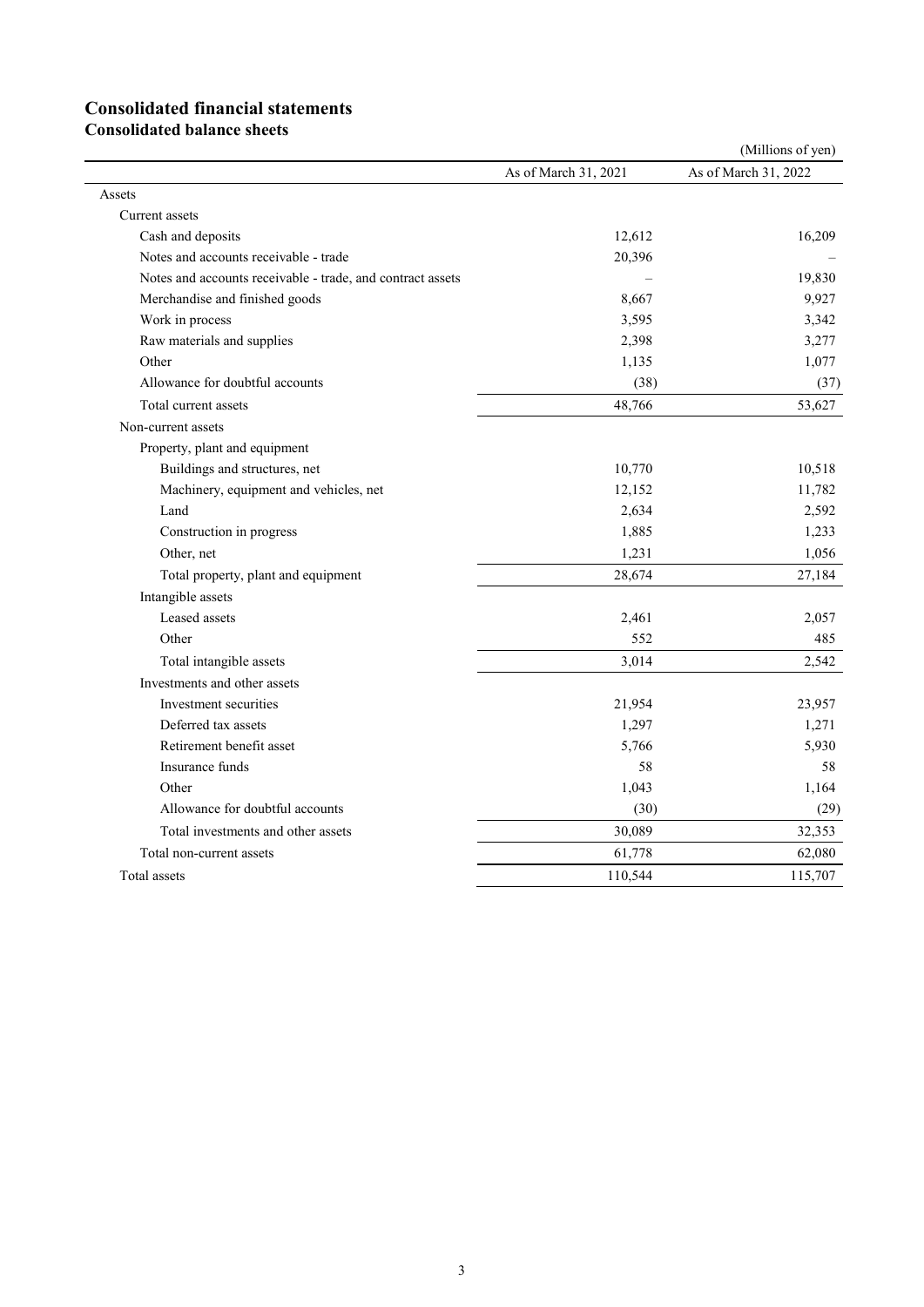|                                                       |                      | (Millions of yen)    |
|-------------------------------------------------------|----------------------|----------------------|
|                                                       | As of March 31, 2021 | As of March 31, 2022 |
| Liabilities                                           |                      |                      |
| <b>Current</b> liabilities                            |                      |                      |
| Notes and accounts payable - trade                    | 9,608                | 8,690                |
| Current portion of long-term loans payable            | 7,000                |                      |
| Income taxes payable                                  | 562                  | 1,468                |
| Provision for bonuses                                 | 1,588                | 1,734                |
| Other                                                 | 5,786                | 4,393                |
| Total current liabilities                             | 24,546               | 16,287               |
| Non-current liabilities                               |                      |                      |
| Long-term borrowings                                  | 3,000                | 10,000               |
| Retirement benefit liability                          | 1,498                | 1,503                |
| Provision for product warranties                      | 302                  | 288                  |
| Provision for environmental measures                  | 12                   | 12                   |
| Other                                                 | 1,042                | 532                  |
| Total non-current liabilities                         | 5,855                | 12,337               |
| <b>Total liabilities</b>                              | 30,402               | 28,624               |
| Net assets                                            |                      |                      |
| Shareholders' equity                                  |                      |                      |
| Share capital                                         | 8,573                | 8,573                |
| Capital surplus                                       | 7,119                | 7,119                |
| Retained earnings                                     | 61,411               | 64,526               |
| Treasury shares                                       | (3,074)              | (2,894)              |
| Total shareholders' equity                            | 74,030               | 77,324               |
| Accumulated other comprehensive income                |                      |                      |
| Valuation difference on available-for-sale securities | 501                  | 1,045                |
| Deferred gains or losses on hedges                    | (12)                 | (60)                 |
| Foreign currency translation adjustment               | (2,066)              | 622                  |
| Remeasurements of defined benefit plans               | 2,351                | 2,189                |
| Total accumulated other comprehensive income          | 774                  | 3,797                |
| Share acquisition rights                              | 120                  | 97                   |
| Non-controlling interests                             | 5,217                | 5,863                |
| Total net assets                                      | 80,142               | 87,082               |
| Total liabilities and net assets                      | 110,544              | 115,707              |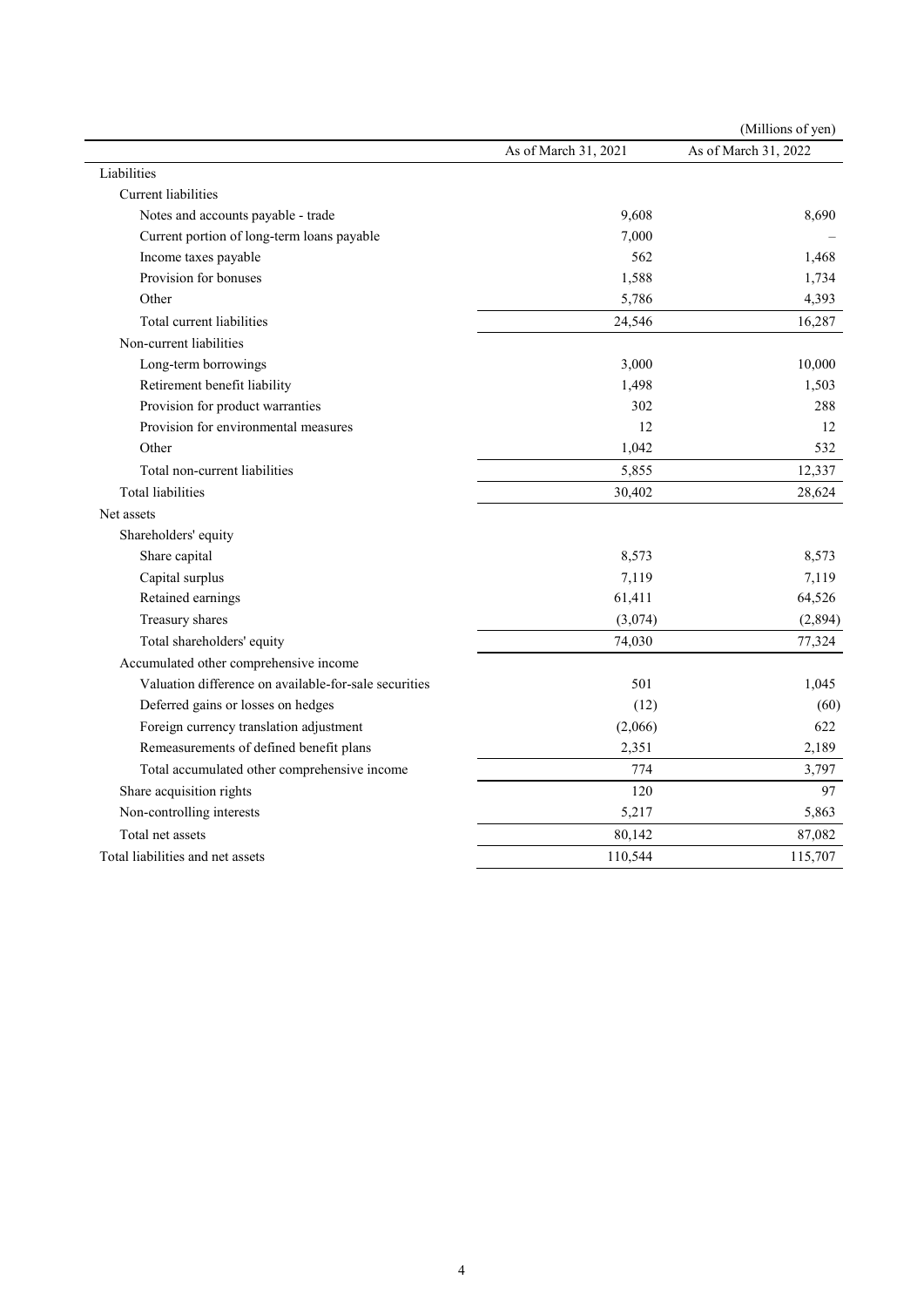## **Consolidated statements of income and consolidated statements of comprehensive income Consolidated statements of income**

|                                                                |                   | (Millions of yen) |
|----------------------------------------------------------------|-------------------|-------------------|
|                                                                | Fiscal year ended | Fiscal year ended |
|                                                                | March 31, 2021    | March 31, 2022    |
| Net sales                                                      | 69,720            | 78,372            |
| Cost of sales                                                  | 55,174            | 60,927            |
| Gross profit                                                   | 14,545            | 17,444            |
| Selling, general and administrative expenses                   |                   |                   |
| Freight and packing costs                                      | 1,780             | 2,014             |
| Sales commission                                               | 171               | 42                |
| Provision for retirement benefits for directors (and other     | 85                | 13                |
| officers)                                                      |                   |                   |
| Provision for bonuses                                          | 702               | 819               |
| Remuneration, salaries and allowances for directors (and other | 3,693             | 3,557             |
| officers)                                                      |                   |                   |
| Retirement benefit expenses                                    | 172               | 92                |
| Research and development expenses                              | 870               | 938               |
| Other                                                          | 4,341             | 4,844             |
| Total selling, general and administrative expenses             | 11,817            | 12,322            |
| Operating profit                                               | 2,728             | 5,122             |
| Non-operating income                                           |                   |                   |
| Interest and dividend income                                   | 337               | 408               |
| Share of profit of entities accounted for using equity method  | 666               | 868               |
| Foreign exchange gains                                         | 22                | 95                |
| Dividend income of life insurance                              | 161               | 112               |
| Compensation income                                            | 185               |                   |
| Subsidy income                                                 | 446               | 24                |
| Other                                                          | 191               | 192               |
| Total non-operating income                                     | 2,012             | 1,702             |
| Non-operating expenses                                         |                   |                   |
| Interest expenses                                              | 105               | 106               |
| Loss on disposal of non-current assets                         | 93                | 140               |
| Other                                                          | 217               | 49                |
| Total non-operating expenses                                   | 416               | 295               |
| Ordinary profit                                                | 4,323             | 6,529             |
| Extraordinary income                                           |                   |                   |
| Gain on sale of non-current assets                             | 413               | 535               |
| Gain on sale of investment securities                          | 9                 | 13                |
| Total extraordinary income                                     | 422               | 548               |
| <b>Extraordinary losses</b>                                    |                   |                   |
| Business restructuring cost                                    | 659               |                   |
| Loss on retirement of non-current assets                       | 89                | 58                |
| Loss of factory shutdown                                       | 91                |                   |
| Impairment losses                                              | 421               | 61                |
| Loss on sale of investment securities                          | 64                |                   |
| Total extraordinary losses                                     | 1,326             | 120               |
| Profit before income taxes                                     | 3,420             | 6,957             |
| Income taxes - current                                         | 1,142             | 2,183             |
| Income taxes - deferred                                        | 522               | 150               |
| Total income taxes                                             | 1,665             | 2,334             |
| Profit                                                         | 1,755             | 4,623             |
| Profit (loss) attributable to non-controlling interests        | (125)             | 293               |
| Profit attributable to owners of parent                        | 1,880             | 4,329             |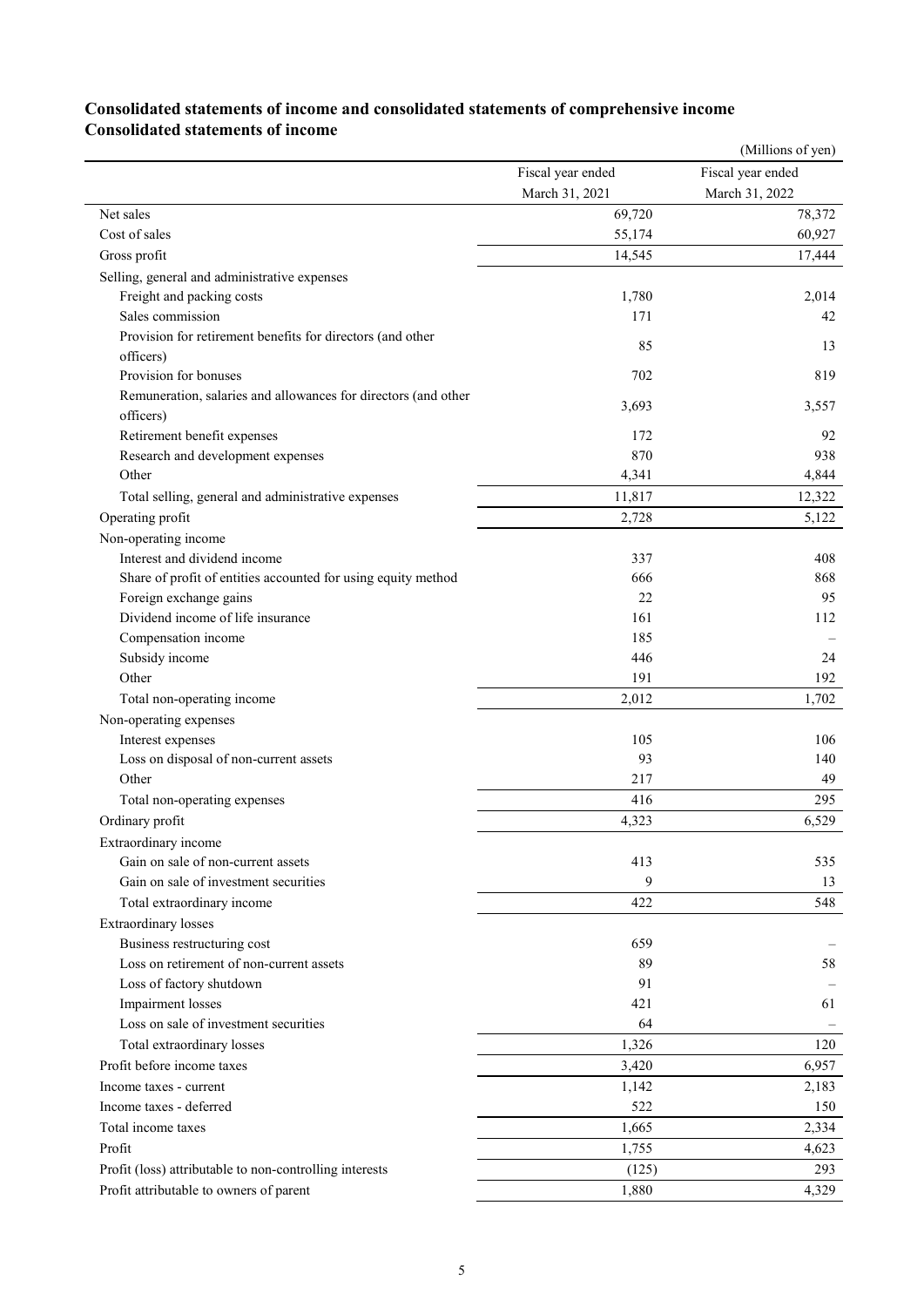# **Consolidated statements of comprehensive income**

|                                                                   |                   | (Millions of yen) |
|-------------------------------------------------------------------|-------------------|-------------------|
|                                                                   | Fiscal year ended | Fiscal year ended |
|                                                                   | March 31, 2021    | March 31, 2022    |
| Profit                                                            | 1,755             | 4,623             |
| Other comprehensive income                                        |                   |                   |
| Valuation difference on available-for-sale securities             | 1,939             | 561               |
| Deferred gains or losses on hedges                                | (2)               | (44)              |
| Foreign currency translation adjustment                           | (624)             | 2,461             |
| Remeasurements of defined benefit plans, net of tax               | 2,338             | (210)             |
| Share of other comprehensive income of entities accounted         | (82)              | 707               |
| for using equity method                                           |                   |                   |
| Total other comprehensive income                                  | 3,568             | 3,476             |
| Comprehensive income                                              | 5,323             | 8,099             |
| Comprehensive income attributable to                              |                   |                   |
| Comprehensive income attributable to owners of parent             | 5,563             | 7,317             |
| Comprehensive income attributable to non-controlling<br>interests | (239)             | 782               |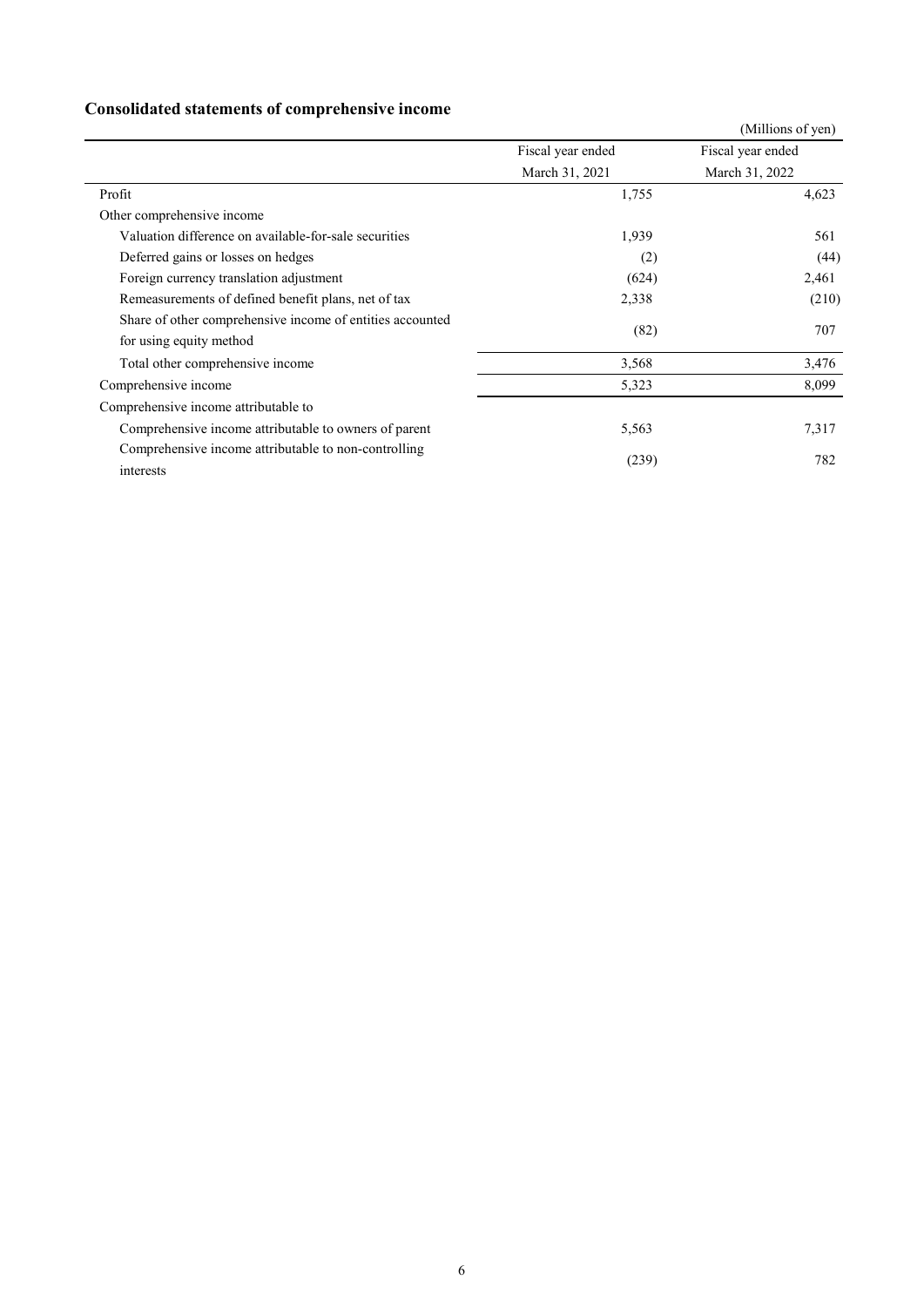### **Consolidated statements of changes in equity**

Fiscal year ended March 31, 2021

|                                                                                                     |                          |                 |                   |                 | (Millions of yen)             |  |  |  |
|-----------------------------------------------------------------------------------------------------|--------------------------|-----------------|-------------------|-----------------|-------------------------------|--|--|--|
|                                                                                                     | Shareholders' equity     |                 |                   |                 |                               |  |  |  |
|                                                                                                     | Share capital            | Capital surplus | Retained earnings | Treasury shares | Total shareholders'<br>equity |  |  |  |
| Balance at beginning of<br>period                                                                   | 8,573                    | 6,984           | 60,642            | (3,284)         | 72,915                        |  |  |  |
| Changes during period                                                                               |                          |                 |                   |                 |                               |  |  |  |
| Dividends of surplus                                                                                |                          |                 | (1,042)           |                 | (1,042)                       |  |  |  |
| Profit attributable to<br>owners of parent                                                          |                          |                 | 1,880             |                 | 1,880                         |  |  |  |
| Purchase of treasury<br>shares                                                                      |                          |                 |                   | (1)             | (1)                           |  |  |  |
| Disposal of treasury<br>shares                                                                      |                          | (1)             | (68)              | 211             | 142                           |  |  |  |
| Change in ownership<br>interest of parent due to<br>transactions with non-<br>controlling interests |                          | 136             |                   |                 | 136                           |  |  |  |
| Net changes in items<br>other than shareholders'<br>equity                                          |                          |                 |                   |                 |                               |  |  |  |
| Total changes during period                                                                         | $\overline{\phantom{0}}$ | 135             | 769               | 209             | 1,114                         |  |  |  |
| Balance at end of period                                                                            | 8,573                    | 7,119           | 61,411            | (3,074)         | 74,030                        |  |  |  |

|                                                                                                     | Accumulated other comprehensive income                          |                                             |                                                  |                                               |                                                          |                                |                                  |                  |
|-----------------------------------------------------------------------------------------------------|-----------------------------------------------------------------|---------------------------------------------|--------------------------------------------------|-----------------------------------------------|----------------------------------------------------------|--------------------------------|----------------------------------|------------------|
|                                                                                                     | Valuation<br>difference on<br>available-for-<br>sale securities | Deferred<br>gains or<br>losses on<br>hedges | Foreign<br>currency<br>translation<br>adjustment | Remeasurements<br>of defined<br>benefit plans | Total<br>accumulated<br>other<br>comprehensive<br>income | Share<br>acquisition<br>rights | Non-<br>controlling<br>interests | Total net assets |
| Balance at beginning of<br>period                                                                   | (1,470)                                                         | (8)                                         | (1, 459)                                         | 29                                            | (2,908)                                                  | 169                            | 5,727                            | 75,905           |
| Changes during period                                                                               |                                                                 |                                             |                                                  |                                               |                                                          |                                |                                  |                  |
| Dividends of surplus                                                                                |                                                                 |                                             |                                                  |                                               |                                                          |                                |                                  | (1,042)          |
| Profit attributable to<br>owners of parent                                                          |                                                                 |                                             |                                                  |                                               |                                                          |                                |                                  | 1,880            |
| Purchase of treasury<br>shares                                                                      |                                                                 |                                             |                                                  |                                               |                                                          |                                |                                  | (1)              |
| Disposal of treasury<br>shares                                                                      |                                                                 |                                             |                                                  |                                               |                                                          |                                |                                  | 142              |
| Change in ownership<br>interest of parent due to<br>transactions with non-<br>controlling interests |                                                                 |                                             |                                                  |                                               |                                                          |                                |                                  | 136              |
| Net changes in items<br>other than shareholders'<br>equity                                          | 1,971                                                           | (4)                                         | (607)                                            | 2,321                                         | 3,682                                                    | (49)                           | (509)                            | 3,122            |
| Total changes during period                                                                         | 1,971                                                           | (4)                                         | (607)                                            | 2,321                                         | 3,682                                                    | (49)                           | (509)                            | 4,237            |
| Balance at end of period                                                                            | 501                                                             | (12)                                        | (2,066)                                          | 2,351                                         | 774                                                      | 120                            | 5,217                            | 80,142           |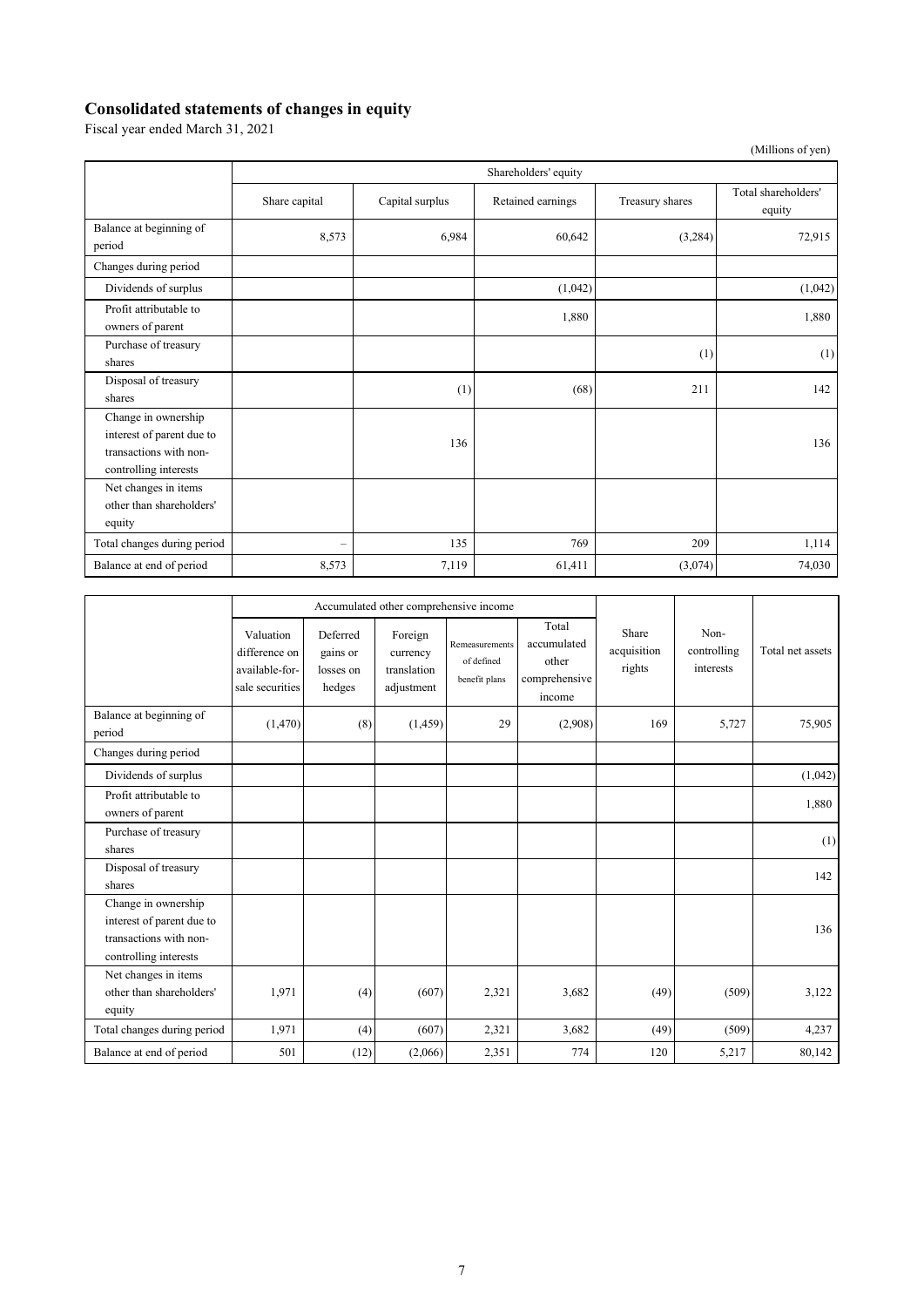### Fiscal year ended March 31, 2022

(Millions of yen)

|                                                                                                     | Shareholders' equity     |                          |                   |                 |                               |  |  |
|-----------------------------------------------------------------------------------------------------|--------------------------|--------------------------|-------------------|-----------------|-------------------------------|--|--|
|                                                                                                     | Share capital            | Capital surplus          | Retained earnings | Treasury shares | Total shareholders'<br>equity |  |  |
| Balance at beginning of<br>period                                                                   | 8,573                    | 7,119                    | 61,411            | (3,074)         | 74,030                        |  |  |
| Changes during period                                                                               |                          |                          |                   |                 |                               |  |  |
| Dividends of surplus                                                                                |                          |                          | (1,148)           |                 | (1, 148)                      |  |  |
| Profit attributable to<br>owners of parent                                                          |                          |                          | 4,329             |                 | 4,329                         |  |  |
| Purchase of treasury<br>shares                                                                      |                          |                          |                   | (2)             | (2)                           |  |  |
| Disposal of treasury<br>shares                                                                      |                          |                          | (67)              | 181             | 114                           |  |  |
| Change in ownership<br>interest of parent due to<br>transactions with non-<br>controlling interests |                          |                          |                   |                 |                               |  |  |
| Net changes in items<br>other than shareholders'<br>equity                                          |                          |                          |                   |                 |                               |  |  |
| Total changes during period                                                                         | $\overline{\phantom{a}}$ | $\overline{\phantom{0}}$ | 3,114             | 179             | 3,294                         |  |  |
| Balance at end of period                                                                            | 8,573                    | 7,119                    | 64,526            | (2,894)         | 77,324                        |  |  |

|                                                                                                     | Accumulated other comprehensive income                          |                                             |                                                  |                                               |                                                          |                                |                                  |                  |
|-----------------------------------------------------------------------------------------------------|-----------------------------------------------------------------|---------------------------------------------|--------------------------------------------------|-----------------------------------------------|----------------------------------------------------------|--------------------------------|----------------------------------|------------------|
|                                                                                                     | Valuation<br>difference on<br>available-for-<br>sale securities | Deferred<br>gains or<br>losses on<br>hedges | Foreign<br>currency<br>translation<br>adjustment | Remeasurements<br>of defined<br>benefit plans | Total<br>accumulated<br>other<br>comprehensive<br>income | Share<br>acquisition<br>rights | Non-<br>controlling<br>interests | Total net assets |
| Balance at beginning of<br>period                                                                   | 501                                                             | (12)                                        | (2,066)                                          | 2,351                                         | 774                                                      | 120                            | 5,217                            | 80,142           |
| Changes during period                                                                               |                                                                 |                                             |                                                  |                                               |                                                          |                                |                                  |                  |
| Dividends of surplus                                                                                |                                                                 |                                             |                                                  |                                               |                                                          |                                |                                  | (1, 148)         |
| Profit attributable to<br>owners of parent                                                          |                                                                 |                                             |                                                  |                                               |                                                          |                                |                                  | 4,329            |
| Purchase of treasury<br>shares                                                                      |                                                                 |                                             |                                                  |                                               |                                                          |                                |                                  | (2)              |
| Disposal of treasury<br>shares                                                                      |                                                                 |                                             |                                                  |                                               |                                                          |                                |                                  | 114              |
| Change in ownership<br>interest of parent due to<br>transactions with non-<br>controlling interests |                                                                 |                                             |                                                  |                                               |                                                          |                                |                                  |                  |
| Net changes in items<br>other than shareholders'<br>equity                                          | 544                                                             | (48)                                        | 2,689                                            | (162)                                         | 3,023                                                    | (23)                           | 645                              | 3,645            |
| Total changes during period                                                                         | 544                                                             | (48)                                        | 2,689                                            | (162)                                         | 3,023                                                    | (23)                           | 645                              | 6,940            |
| Balance at end of period                                                                            | 1,045                                                           | (60)                                        | 622                                              | 2,189                                         | 3,797                                                    | 97                             | 5,863                            | 87,082           |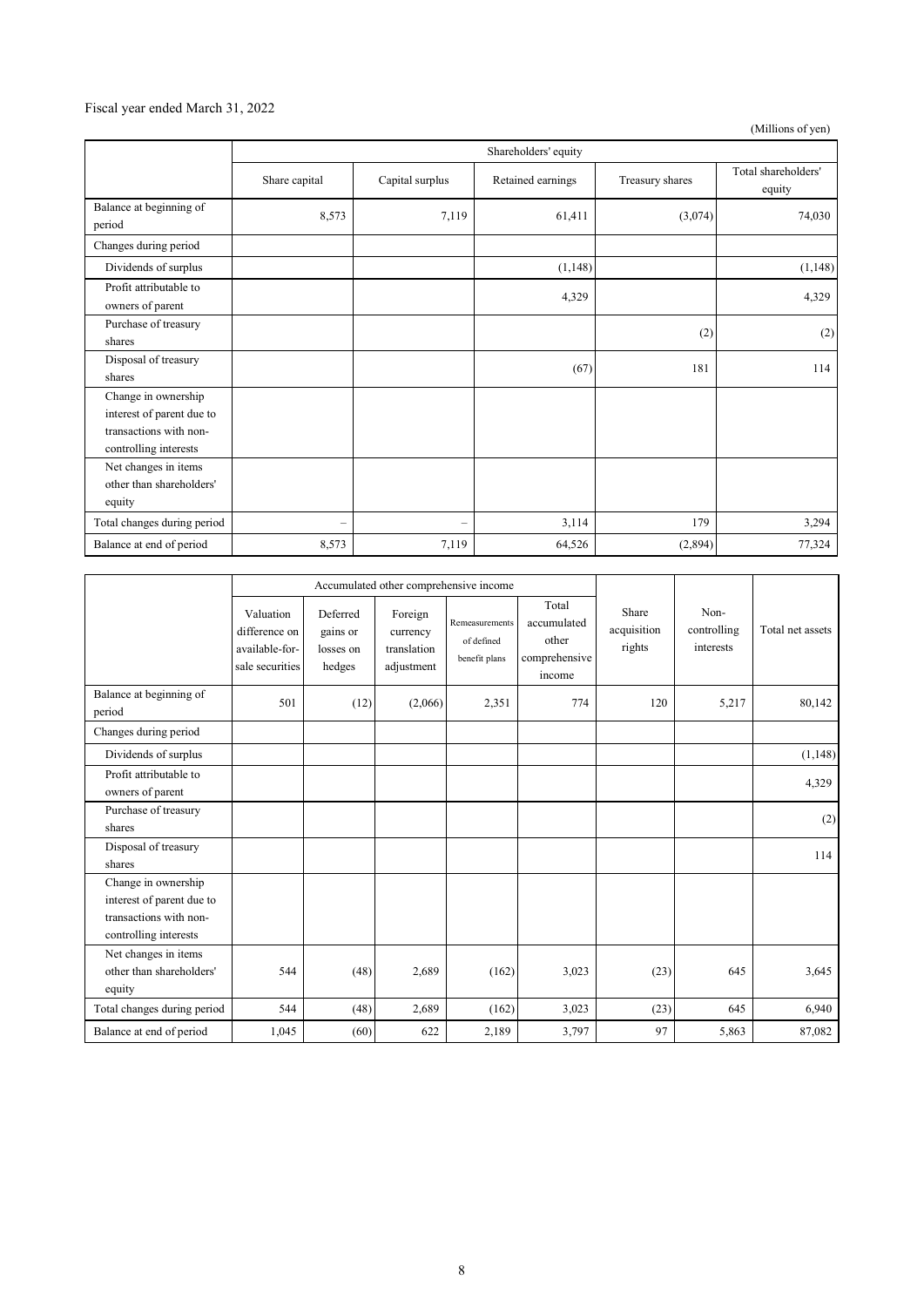## **Consolidated statements of cash flows**

|                                                               |                   | (Millions of yen) |
|---------------------------------------------------------------|-------------------|-------------------|
|                                                               | Fiscal year ended | Fiscal year ended |
|                                                               | March 31, 2021    | March 31, 2022    |
| Cash flows from operating activities                          |                   |                   |
| Profit before income taxes                                    | 3,420             | 6,957             |
| Depreciation                                                  | 4,924             | 5,035             |
| Impairment losses                                             | 421               | 61                |
| Share of loss (profit) of entities accounted for using equity | (666)             | (868)             |
| method                                                        |                   |                   |
| Increase (decrease) in retirement benefit liability           | (136)             | (53)              |
| Decrease (increase) in retirement benefit asset               | (4,209)           | (163)             |
| Increase (decrease) in allowance for doubtful accounts        | (17)              | (2)               |
| Increase (decrease) in provision for product warranties       | (3)               | (13)              |
| Subsidy income                                                | (446)             | (24)              |
| Interest and dividend income                                  | (337)             | (408)             |
| Interest expenses                                             | 105               | 106               |
| Loss (gain) on sale of investment securities                  | 55                | (13)              |
| Loss on retirement of non-current assets                      | 89                | 58                |
| Loss (gain) on sale of non-current assets                     | (413)             | (535)             |
| Decrease (increase) in trade receivables                      | 133               |                   |
| Decrease (increase) in trade receivables and contract assets  |                   | 1,063             |
| Decrease (increase) in inventories                            | 930               | (1, 407)          |
| Increase (decrease) in trade payables                         | (403)             | (1,245)           |
| Other, net                                                    | 3,668             | (1,726)           |
| Subtotal                                                      | 7,113             | 6,820             |
| Proceeds from subsidy income                                  | 445               | 24                |
| Interest and dividends received                               | 675               | 965               |
| Interest paid                                                 | (105)             | (108)             |
| Income taxes paid                                             | (741)             | (1,283)           |
| Net cash provided by (used in) operating activities           | 7,388             | 6,418             |
| Cash flows from investing activities                          |                   |                   |
| Net decrease (increase) in time deposits                      | (173)             | (1,661)           |
| Purchase of property, plant and equipment                     | (3,256)           | (2, 411)          |
| Proceeds from sale of property, plant and equipment           | 426               | 702               |
| Purchase of intangible assets                                 | (89)              | (79)              |
| Purchase of investment securities                             | (192)             | (174)             |
| Proceeds from sale and redemption of investment securities    | 402               | 15                |
| Loan advances                                                 | (438)             | (478)             |
| Proceeds from collection of loans receivable                  | 558               | 353               |
| Proceeds from cancellation of insurance funds                 | 53                |                   |
| Other payments                                                | (211)             | (115)             |
| Other proceeds                                                | 8                 | 30                |
| Net cash provided by (used in) investing activities           | (2,912)           | (3, 819)          |